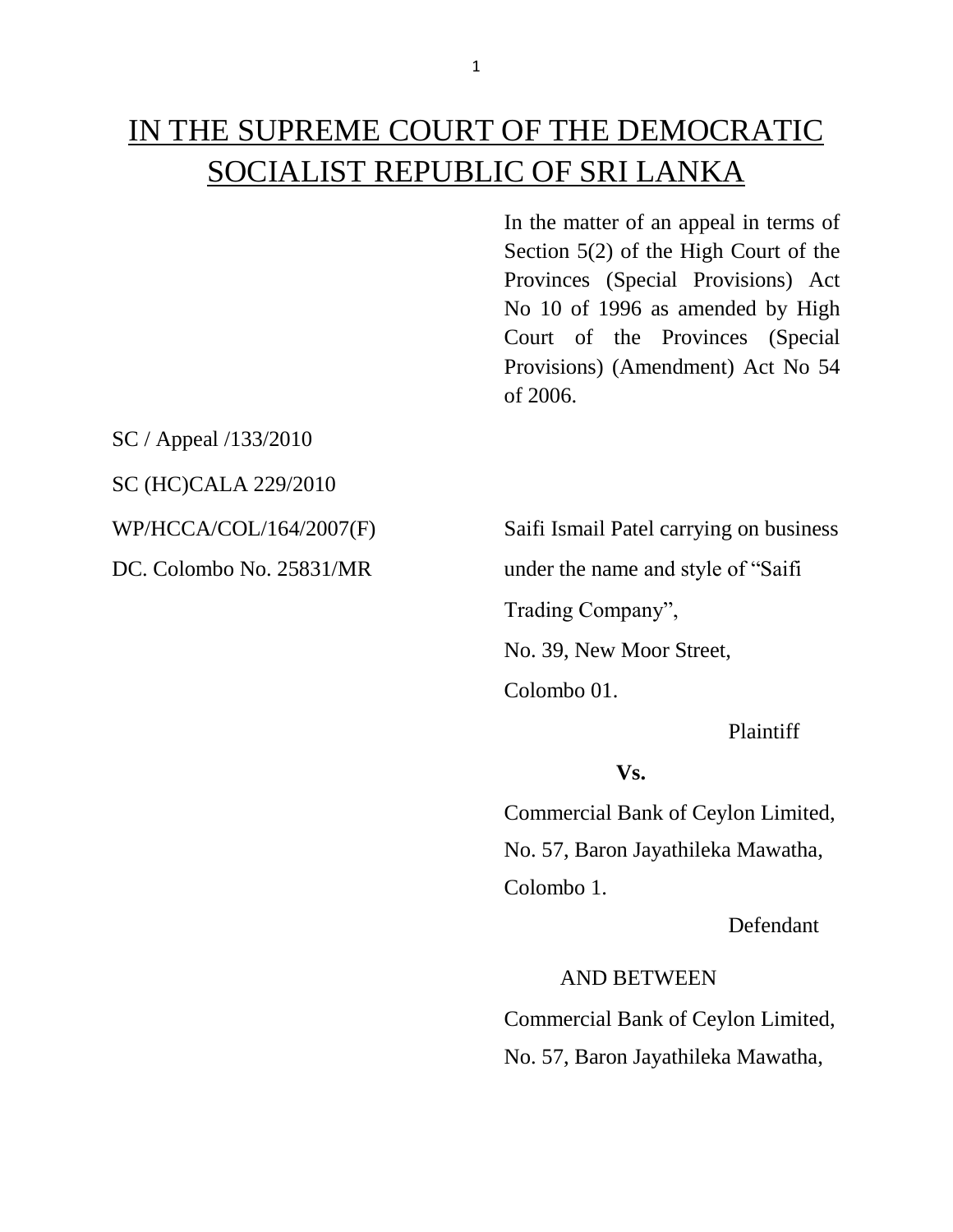Colombo 1.

Defendant Appellant

**Vs.**

Saifi Ismail Patel carrying on business under the name and style of "Saifi Trading Company", No. 39, New Moor Street, Colombo 01.

Plaintiff Respondent

#### AND NOW BETWEEN

Commercial Bank of Ceylon Limited, No. 57, Baron Jayathileka Mawatha, Colombo 1.

Defendant Appellant-Appellant

Vs.

Saifi Ismail Patel carrying on business under the name and style of "Saifi Trading Company", No. 39, New Moor Street, Colombo 01. Plaintiff Respondent-Respondent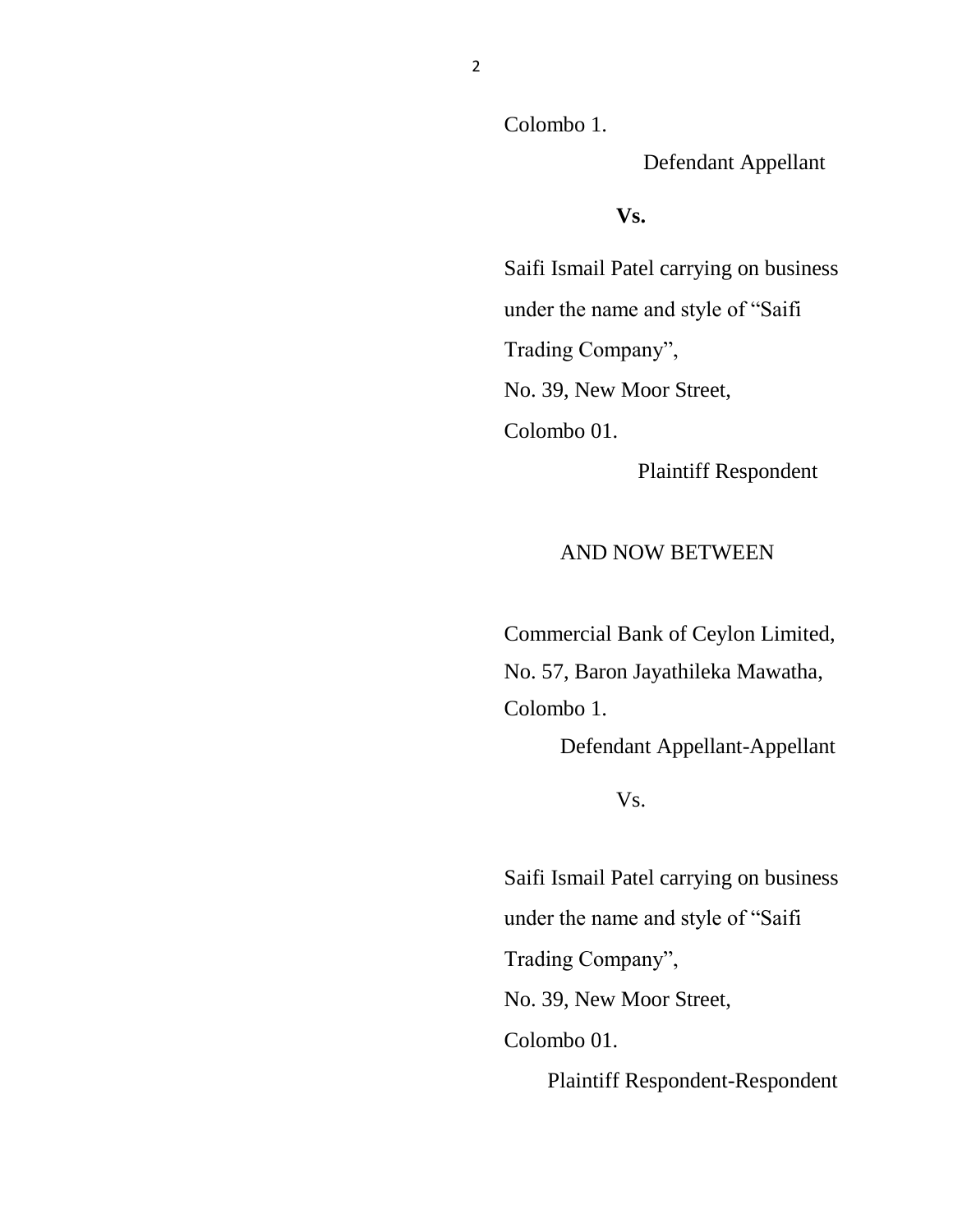| <b>BEFORE</b>                               |   | B. P. ALUWIHARE, PC, J.                                                                    |
|---------------------------------------------|---|--------------------------------------------------------------------------------------------|
|                                             |   | UPALY ABEYRATHNE, J.                                                                       |
|                                             |   | ANIL GOONARATNE, J.                                                                        |
| COUNSEL                                     | ÷ | Harsha Amarasekera PC with Kanchana<br>Peiris for the Defendant Appellant-<br>Appellant    |
|                                             |   |                                                                                            |
|                                             |   | Geoffrey Alagaratnam PC with Suren<br>Fernando for the Plaintiff Respondent-<br>Respondent |
| <b>WRITTEN SUBMISSION ON:</b><br>Appellant) |   | 29.10.2010<br>(Defendant<br>Appellant-                                                     |
|                                             |   | 27.01.2011 (Plaintiff Respondent-<br>Respondent)                                           |
| <b>ARGUED ON</b>                            |   | 31.05.2016                                                                                 |
| <b>DECIDED ON</b>                           |   | 20.07.2017                                                                                 |
|                                             |   |                                                                                            |

## UPALY ABEYRATHNE, J.

This is an appeal preferred by the Defendant Appellant-Appellant (hereinafter referred to as the Appellant) from the judgment of the High Court of Civil Appeal of the Western Province holden at Colombo dated 11.06.2010. By the said judgment, the High Court has upheld the judgment of the learned Additional District Judge of Colombo dated 29.03.2007. This court has granted leave on the

3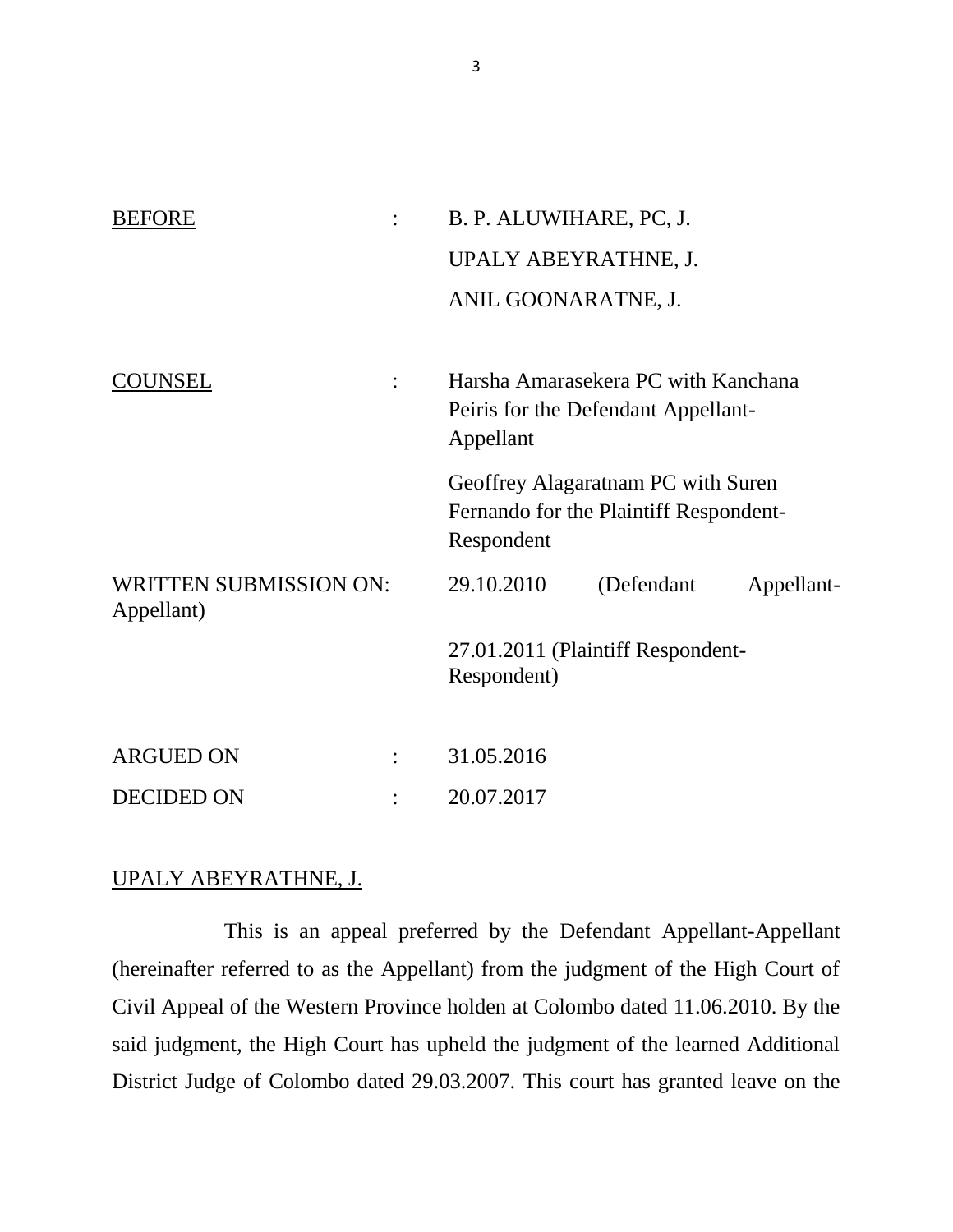following questions of law set out in paragraph 16 (a), (b) and (c) of the petition of appeal dated  $21<sup>st</sup>$  of July, 2010.

- (a) When does a cause of action accrue to a customer of a Bank for the recovery of monies said to have been erroneously debited by such Bank from such customer's account?
- (b) Is an action filed against a Bank by a customer after the lapse of three years from a date of a such transaction, prescribed?
- (f) Is a Bank obliged to credit a customer's account at the time of the deposit of a cheque into such account, and before the Bank receives monies on such cheque?

The Plaintiff Respondent-Respondent (hereinafter referred to as the Respondent) instituted an action against the Appellant in the District Court of Colombo seeking for a declaration that the Appellant is the trustee who holds a sum of Rs. 2,880,004.50/ in trust for the Respondent and for an order directing the Appellant to pay the Respondent the said sum held in trust together with the interests as prayed for. The Respondent has instituted the said case on the basis that the Appellant had charged the Respondent the aforesaid sum of Rs. 2,880,004.50/ as interest on an overdraft facility afforded by the Appellant Bank to the Respondent Company, in excess of the sum of which the Appellant was entitled to recover from the Respondent.

The Appellant, by his amended answer, has sought for a dismissal of the Respondent's action. Further the Appellant has set out a claim in reconvention for a sum of Rs. 249,935.12 on the basis that the Appellant Bank has undercharged interest on the money due from the Respondent by way of an overdraft in the Respondent's current account.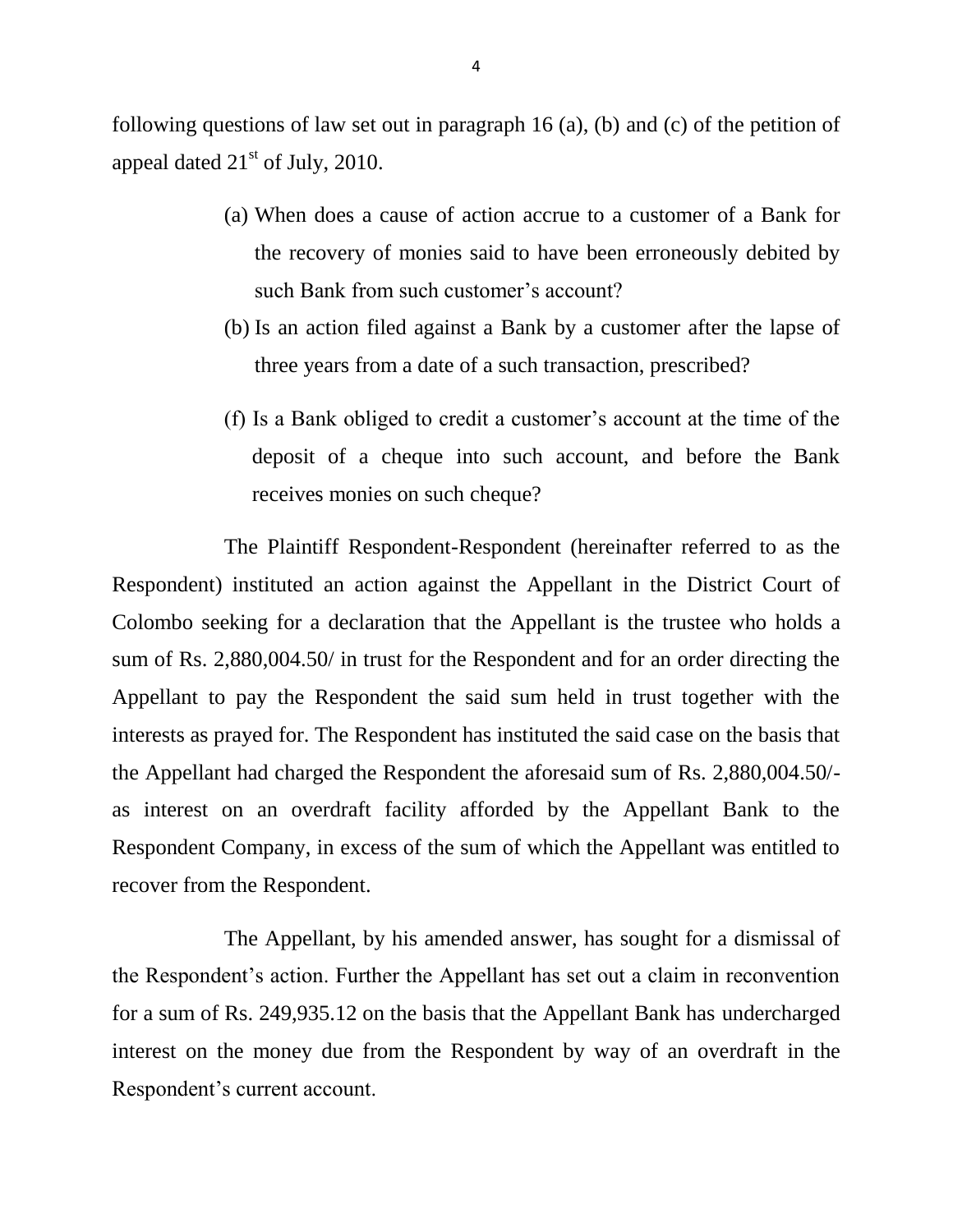The case proceeded to trial on 30 issues. Issue No 21 has been raised by the Appellant on the basis that the cause of action of the Respondent was prescribed in law. I first deal with the question on prescription.

The Appellant's contention on the prescription was twofold. The Appellant contended on the merits:

- a. that the monies claimed by the Respondent from the Appellant were not due on demand, and thus the Respondent's action was prescribed,
- b. that even if a demand was necessary, such demand was contained in the document P 7 which was more than 3 years before the action was instituted, and therefore the Respondent's action was prescribed.

In the said premise, the learned President Counsel for the Appellant submitted that P 7 is clearly in unequivocal terms a demand for the monies sought for by the Respondent in the present action. By P 7 dated 16.08.1987, the Respondent had demanded the Appellant to pay a sum of Rs. 2,880,004.50 within one month of the date of the said letter. Said sum of money corresponds exactly with the relief prayed for by the Respondent in its plaint of the present case.

I reproduce the said letter P 7 below;

"REGISTERED  $16^{th}$  August 1997

The General Manager, Commercial Bank of Ceylon Ltd. City Office, Colombo1.

Dear Sir,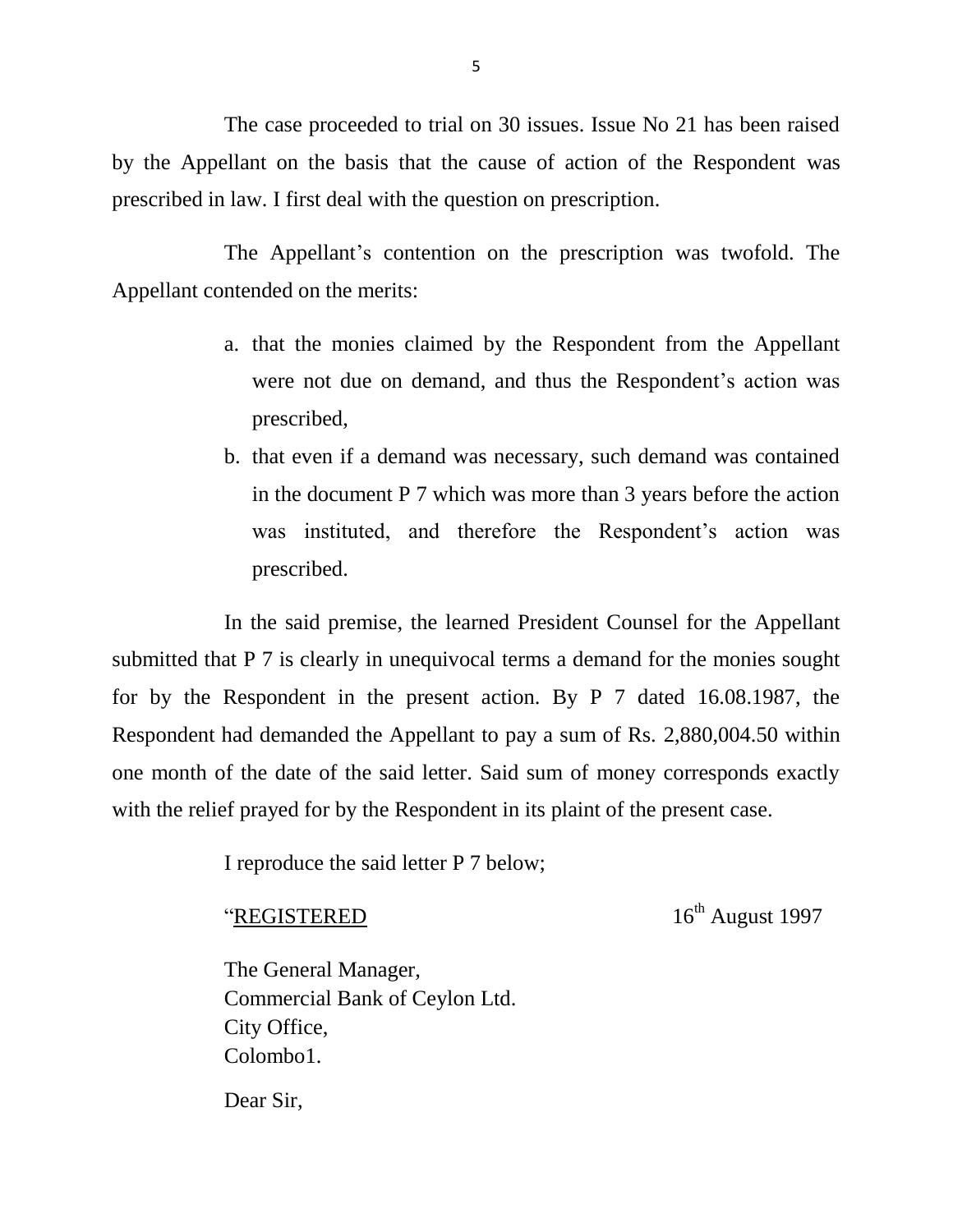Information Ref:- Saifi Trading Company (M/S. Sarma & Co., Chartered Accounts) Current Account No. 1503255501 Overdraft Interest.

We refer to our last letter dated  $15<sup>th</sup>$  November 1996 and we have now received a final report from our Auditors subsequent to their verification of overdraft interest levied by yourselves on our Account No 1503255501.

Their report attached herewith indicates an excess charge of Rs. 2,880,004.50. You are hereby requested to verify the report and refund to us the overcharge amount further together with interest within a month of this letter.

We regret to inform you should fail to refund within a month we shall be reluctantly compelled to seek legal advice to claim together with further costs and damages.

We await your serious and immediate response.

Yours faithfully

## SAIFI TRADING COMPANY

Proprietor

Cc to;- The Manager (City Office), Assistant General Manager (Head Office), M/S Sarma & CO., (Charted Accountants), 186, 2/1 Dam Street, Colombo 12."

In the completeness of the judgment I reproduce below the prayer 'a'

and 'b' to the amended plaint of the said action instituted in the District Court of Colombo;

> a. for judgment for a sum of Rs. 2,880,004.50 together with interests at 26% per annum from 25.11.1999 till decree and for interest on the aggregate sum decreed until payment in full,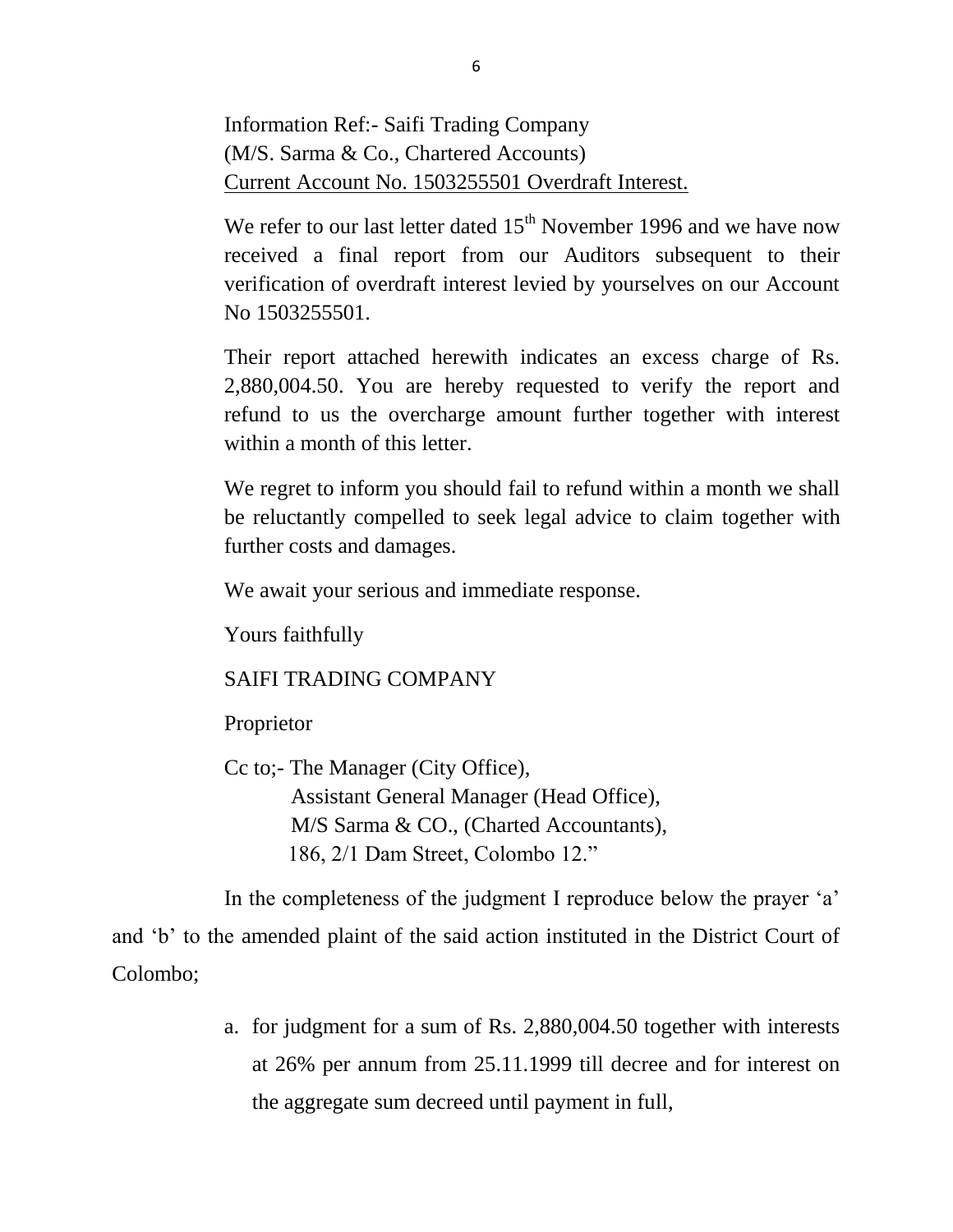- b. as an alternative to 'a'
	- i. for a declaration that the Defendant is a trustee and holds a sum of Rs 2,880,004.50 in trust for the Plaintiff and/or,
	- ii. for an order directing the Defendant to pay to the Plaintiff the sum of Rs. 2,880,004.50 held in trust together with interest at 26% per annum from 25.11.1999 till decree and for interest on the aggregate sum decreed until payment in full and in the event of the Defendant failing to do so for an order directing the Registrar of the court to take appropriate steps.

The Respondent, in the said amended plaint dated 28<sup>th</sup> of September 2001 has set out three causes of action. With regard to the first cause of action, the Respondent in paragraph 15 of the said amended plaint has averred that by letter dated 16.08.1997 (aforesaid P 7) the Respondent wrote to the Appellant Bank that according to the Auditor's Report there had been an excess charge of Rs. 2,880,004.50. But the Respondent has not averred therein that by the said letter they demanded the Appellant to pay the said sum of Rs. 2,880,004.50.

It is manifest from the paragraphs 16 and 17 of the said amended plaint that subsequent to the discussions held with the Appellant Bank and the clarifications made by them, the Respondent has come to know the fact that his Auditors who prepared the aforesaid report, in preparing the same has not taken in to their consideration certain revisions in interests and rates levied by the Appellant Bank against the Respondent's said account. Also, the Respondent has admitted that he was unaware of such revisions/changes in interest and rates levied by the Appellant Bank against his said account. However, the Respondent has realized the fact that the said Auditors' Report was not prepared according to the revised interest, charges and rates of the Appellant's Bank and the sum demanded from the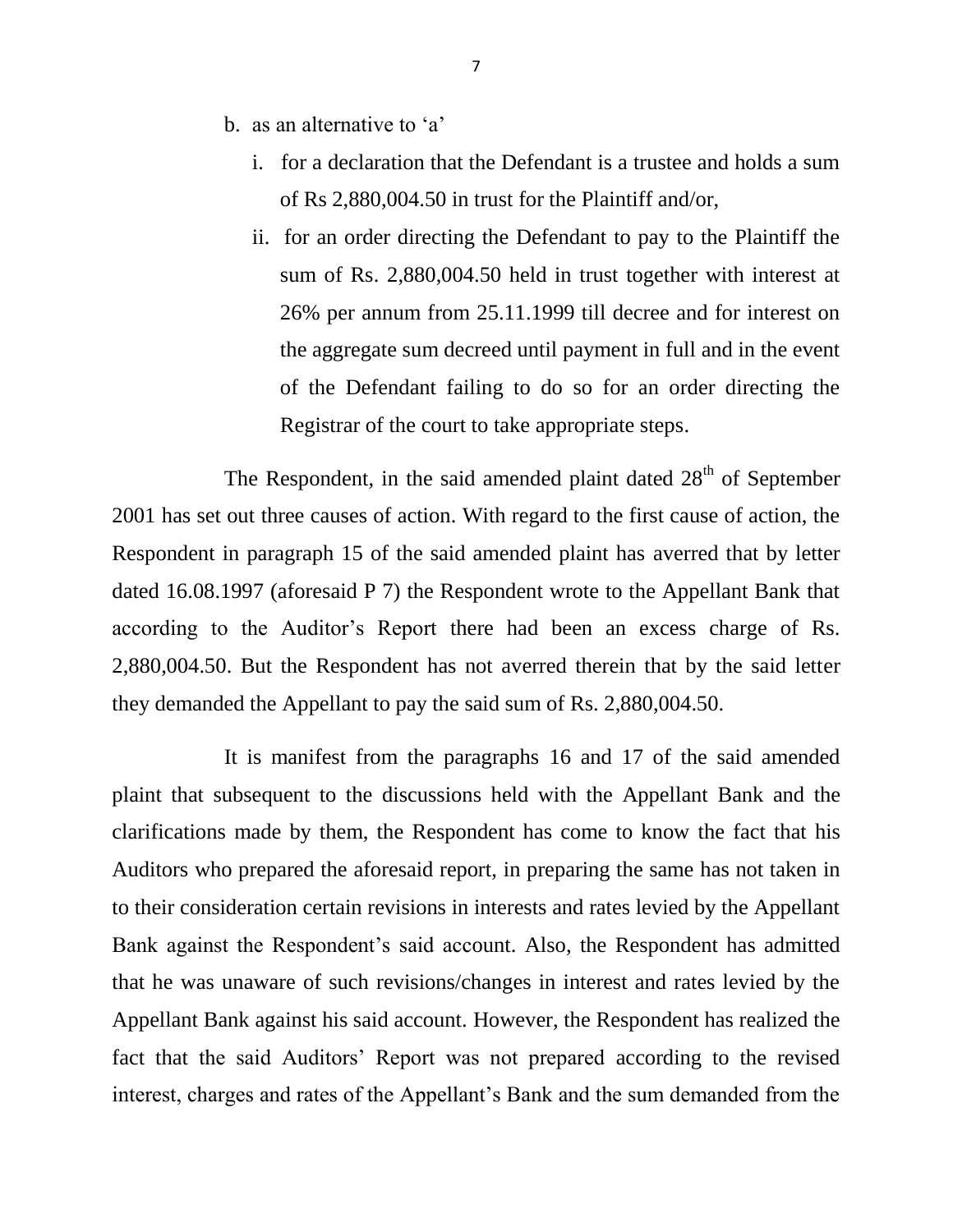Appellant by the said letter dated 16.08.1997 was incorrect and the amount, according to the Appellant's version, would be a sum of Rs. 1,874,392.76.

In the said premise the Respondent, in paragraph 18 of the said amended plaint has averred that by a letter dated 25.11.1999, demanded the Appellant to pay the Respondent the said lesser sum of Rs. 1,874,392.76 and the Appellant denied any liability.

Having urged so, the Respondent in paragraphs 19 and 20 of the said amended plaint has pleaded that the Appellant has acted contrary to the written agreement in making an excess charge of Rs 2,880,004.50 and therefore a cause of action has arisen for the Respondent to sue the Appellant in order to recover the sum of Rs. 2,880,004.50 together with other relief. Accordingly, the Respondent's said three causes of action in his amended plaint has set out the said sum of Rs. 2,880,004.50, as an amount computed on a wrong basis disregarding the revised interest, charges and rates of the Appellant's Bank.

Witness Vithanage Rathnasiri Perera, Chartered Accountant, Sarma & Co., in his evidence has stated that when a cheque is deposited into an account on the day of the deposit, it was shown in the statement of account that the sum indicated therein is credited to the account, on which basis the said auditors report was prepared. Nevertheless, the computation of interest on the said basis was wrong. This is because the statement shows that there was a credit balance but the bank statement did not show whether the cheques were cleared or uncleared. Hence there was a deficit between the actual balance and the available balance of the account. Hence the computation of interest on the basis of amounts shown in the statement of account was on a wrong basis.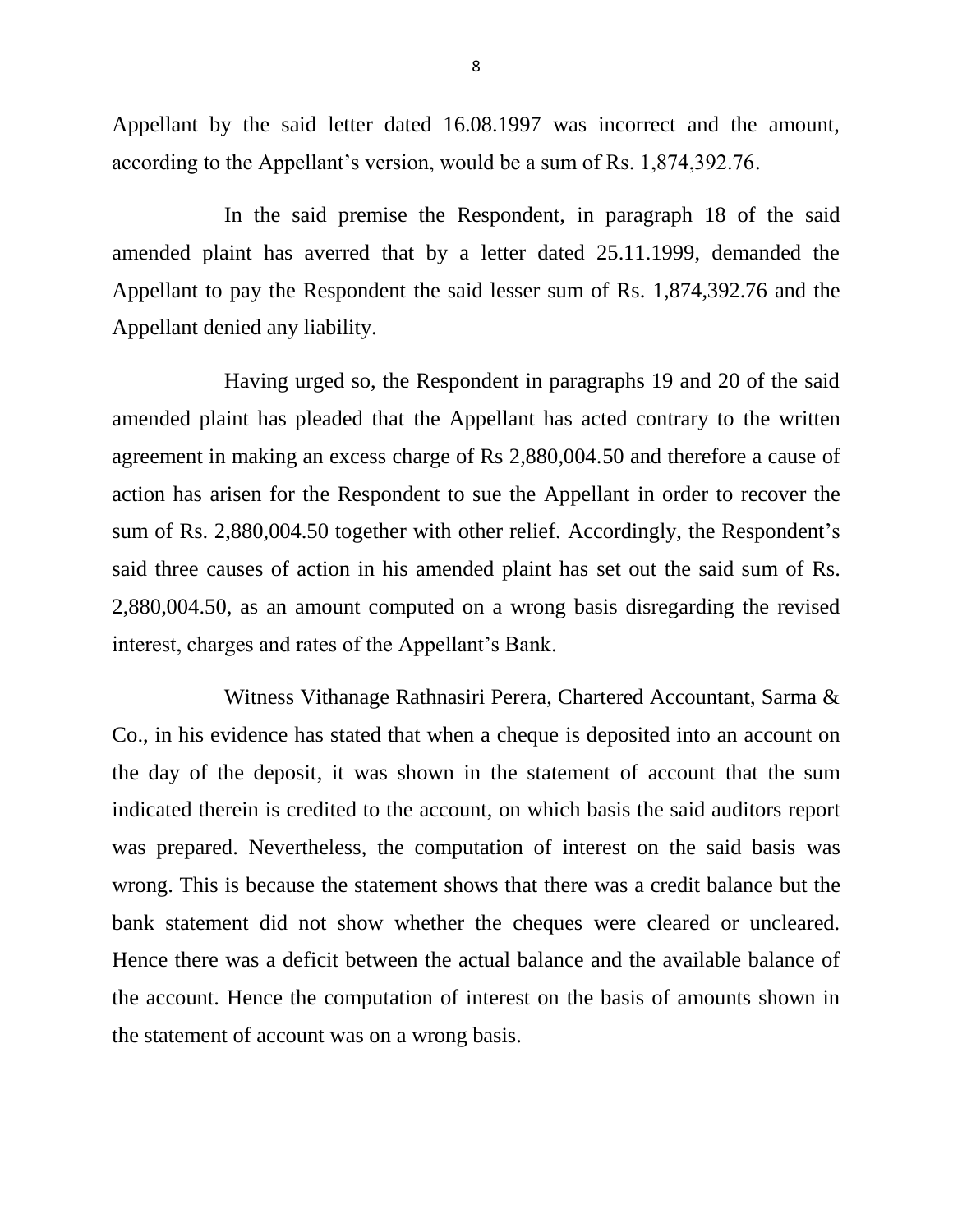In the circumstances, it is clear from the Respondent's own pleadings and the evidence led at the trial that the Respondent has failed to prove his case, as set out in the said amended plaint, on balance of probability.

The Respondent contended that his case was not prescribed in law since the demand had been made by the said letter dated 25.11.1999 (P 14) and therefore the prescriptive period of the action was to commence from 25.11.1999. The learned counsel for the Respondent submitted on the said basis that the Respondent had demanded the said amount by the said letter dated 25.11.1999 and the Appellant, by a letter dated 23.12.1999, (P 15), had denied the liability for the claim, and that has given rise to the cause of action and hence the action has been instituted well within the period of three years.

As I mentioned above by the said letter dated 25.11.1999 (P 14), the Respondent had demanded only a sum of Rs 1,874,392.76. Although the demand was such, the Respondent has not instituted the instant action to recover the said sum of money as demanded by P 14. The Respondent without filing the action on the said demand, has opted to institute the said action to recover a sum of Rs 2,880,004.50 according to his aforementioned  $1<sup>st</sup>$  demand made by the letter dated 16.08.1997 (P 7). Accordingly, the period of prescription of the instant action had begun to run from the said date of P 7, i. e. 16.08.1997 and not from the date of P 14, i. e. 25.11.1999.

Although the original plaint bears the date 17.10.2000, the Respondent has filed the action in the District Court of Colombo on 20.10.2000. Thereafter the Respondent has filed an amended plaint dated 28.09.2001. It is crystal clear that since the demand P 7 had been made on 16.08.1997, the